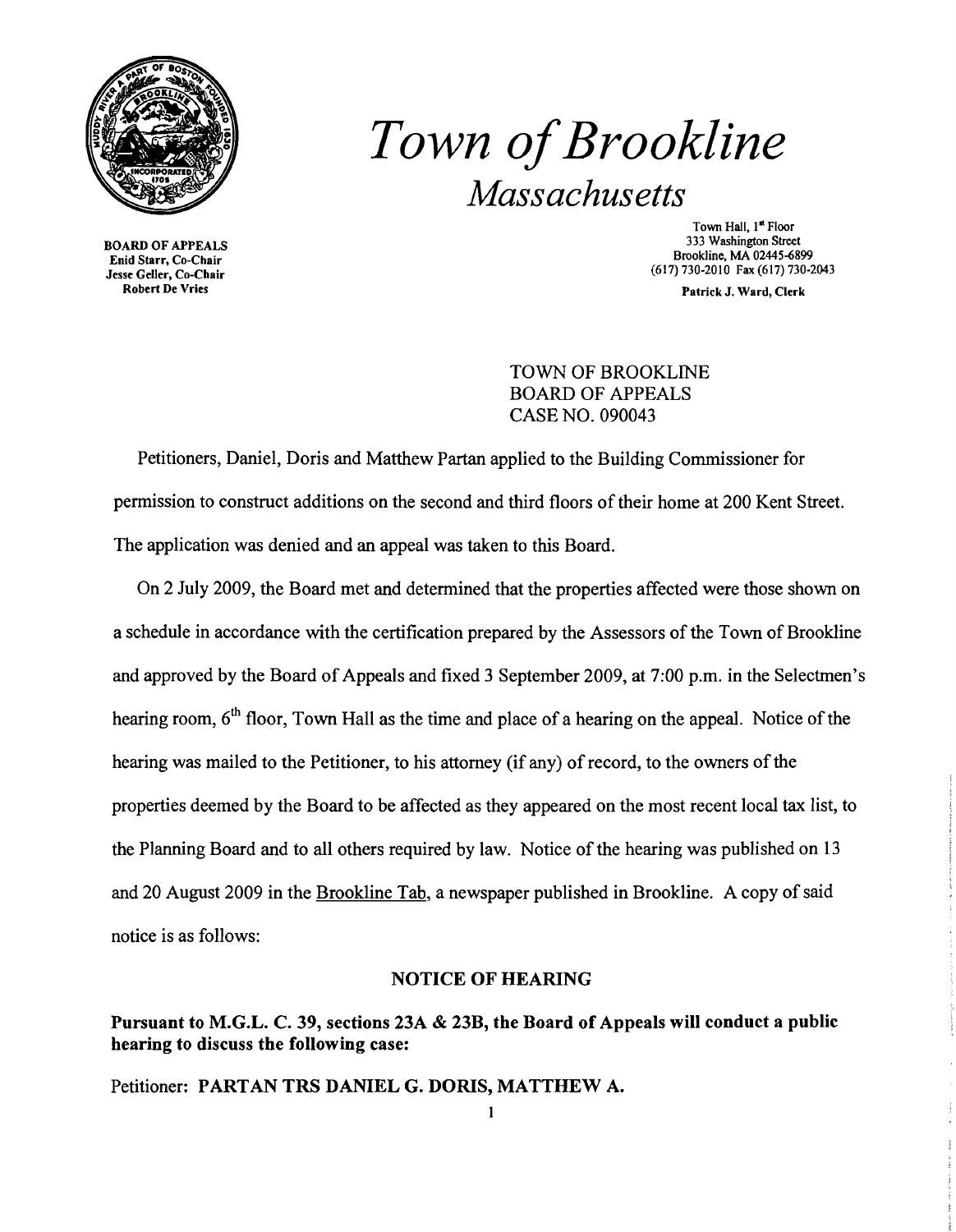Location of Premises: 200 KENT ST BRKL Date of Hearing: 09/03/09 Time of Hearing: 7:00p.m. Place of Hearing: Selectmen's Hearing Room, 6<sup>th</sup> floor

A public hearing will be held for a variance and/or special permit from:

- 1. 5.30, Maximum Height of Buildings, Variance Required.
- 2. 5.43, Exceptions to Yard and Setback Regulations, Special Permit Required.
- 3. 5.60, Side Yard Requirements, Variance Required.
- 4. 8.02.1. a, Alteration or Extension, Special Permit Required of the Zoning By-Law to construct a third floor addition with sundeck and an addition on the second floor at 200 KENT ST BRKL.

Said Premise located in a T-5 (two-family and attached single-family) residence district.

*Hearings, once opened, may be continued by the Chair to a date and time certain. No further notice will be mailed to abutters or advertised in the TAB. Questions regarding whether a hearing has been continued, or the date and time ofany hearing may be directed to the Zoning Administrator at* 617-734-2134 *or check meeting calendar at:http://calendars.town.brookline.ma.usIMasterTownCalandarl?FormID= 158.* 

The Town of Brookline does not discriminate on the basis of disability in admission to, access to, or *operations ofits programs, services or activities. Individuals who need auxiliary aidsfor effective communication in programs and services of the Town of Brookline are invited to make their needs known to the* ADA *Coordinator, Stephen Bressler, Town ofBrookline,* 11 *Pierce Street, Brookline, MA 02445. Telephone:* (617) *730-2330; TDD* (617) *730-2327.* 

## Enid Starr Jesse Geller Robert De Vries

At the time and place specified in the notice, this Board held a public hearing. Present at the hearing was Chairman, Jesse Geller and Board Members, Jonathan Book and Rob DeVries. The petitioners, Daniel, Doris and Matthew Partan who reside at 200 Kent Street were accompanied by their Attorney, Thomas J. May, 300 Washington Street, 2nd Floor. Brookline, MA 02445.

Attorney May said that those in attendance that have children look forward to the day when they grow and leave the family home. He said times have changed and due to many factors children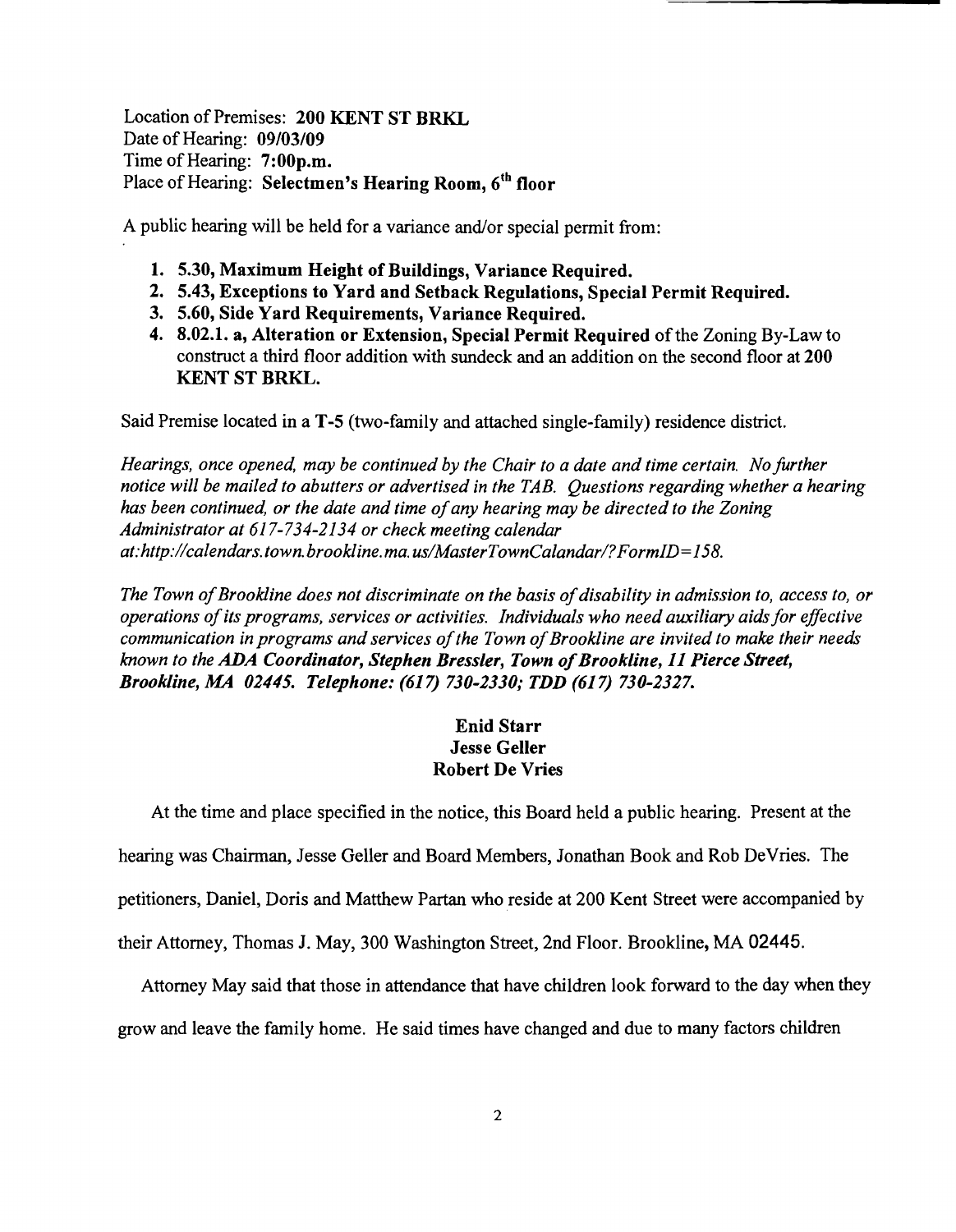often move back home and sometimes with spouses and children, and such is the case with the Partan family.

Attorney May described the home at 200 Kent Street as a large two-family shingle-style dwelling built in 1894 at the comer of Kent Street and Kent Square. Two parking spaces exist to the left of the dwelling on Kent Street, and most of the rest of the property is landscaped; a stockade fence shields the view of the yard from Kent Street.

Attorney May said that his clients wish to construct a modest second-and third-floor addition and sundeck to the dwelling to add additional living space. A portion of the second floor and the existing sundeck would be demolished to allow for a new second- and third-floor addition, with a sun deck at the third-floor level. The addition would essentially be a new gable dormer, whose ridge would connect just below the building's existing roof ridge. The addition would be finished with wood shingles. The proposal would provide for a new bedroom and study and modified kitchen. The dwelling would still comply with FAR requirements with this addition. Attorney May said that although they were cited as needing side yard setback relief, the additions were being constructed atop the existing structure and would in fact be no closer to the side lot line than the current nonconforming condition. Attorney May said that the proposal met all the requirements of **Section 9.05** of the Zoning By-Law for the granting of a Special Permit. Additional landscaping in the side yard, to include reconstruction of a foot path and additional plantings, will serve as the required counterbalancing amenity under **Section 5.43** of the Zoning By-Law.

Chairman Geller asked whether anyone in attendance wished to speak in favor of or against the application. No one rose to speak and Board Member Book noted that seven neighbors on Kent Square signed a petition in support of the proposal.

3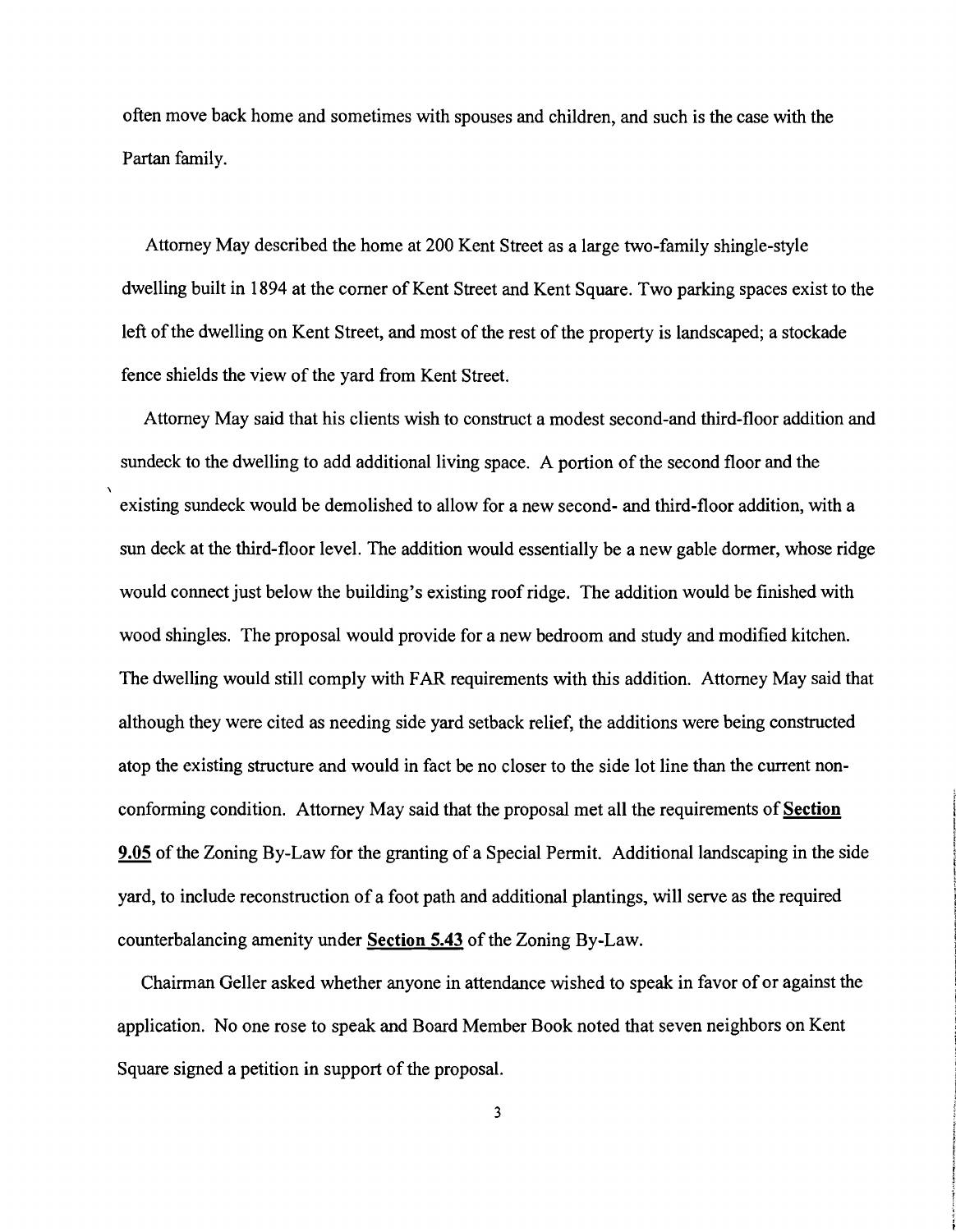Lara Curtis, Senior Planner, delivered the findings of the Planning Staff.

Section 5.30 – Maximum Height of Buildings: The applicant has provided elevation information for the property that was not available when plans were initially submitted to the Building

Commissioner. This information indicates the proposal would comply with height requirements, therefore, a variance from this section is not required.

Section 5.43 – Exceptions to Yard and Setback Regulations

Section 5.60 – Side Yard Requirements

Section 8.02.1.a – Alteration or Extension: A special permit is required to alter this non-conforming structure.

|           |            |         | Existing Regulied Proposed A Linding |                             |
|-----------|------------|---------|--------------------------------------|-----------------------------|
| Side Yard | .4 feet    | 0 feet  | 7.4 teet                             | Special Permit <sup>*</sup> |
| Setback   |            |         |                                      |                             |
| Height    | 33.75 feet | 35 feet | 33.75 feet                           | Complies**                  |

\*Under Section 5.43, the Board of Appeals may substitute other dimensions for yard and setback requirements if counterbalancing amenities are provided. In this case, the proposal does not expand upon the building footprint. however, the new addition would be approximately 8 feet from the property line. The applicant has indicated landscaping along the affected side yard would be the counterbalancing amenity.

\*\*Under Section 5.30, the proposed building height should be measured by adding 1/4 of the distance between the building and the lowest lot line to the elevation of the lowest lot line, and starting from there to measure the building. Measuring the dwelling in this manner indicates the building and the proposed addition complies with the maximum height requirement. and does not require a variance as initially cited.

Ms. Curtis said that the Planning Board was not opposed to the proposed addition and roof deck,

and the Board was pleased that the applicant modified the design of the addition in response to their

comments as the revised design better integrates the addition with the existing dwelling and retains

several of the building's unique characteristics. The applicant has indicated the counterbalancing

amenity will be in the form of additional landscaping along the minimal setback, including the

installation of a new path and plantings. The modified addition design combined with the additional

planned landscaping will result in an attractive project that should not cause significant shadow

effects for the building's neighbors. Therefore, the Planning Board recommended approval of the

proposal and the submitted plans, including the site plan prepared by Lawrence Hughes and dated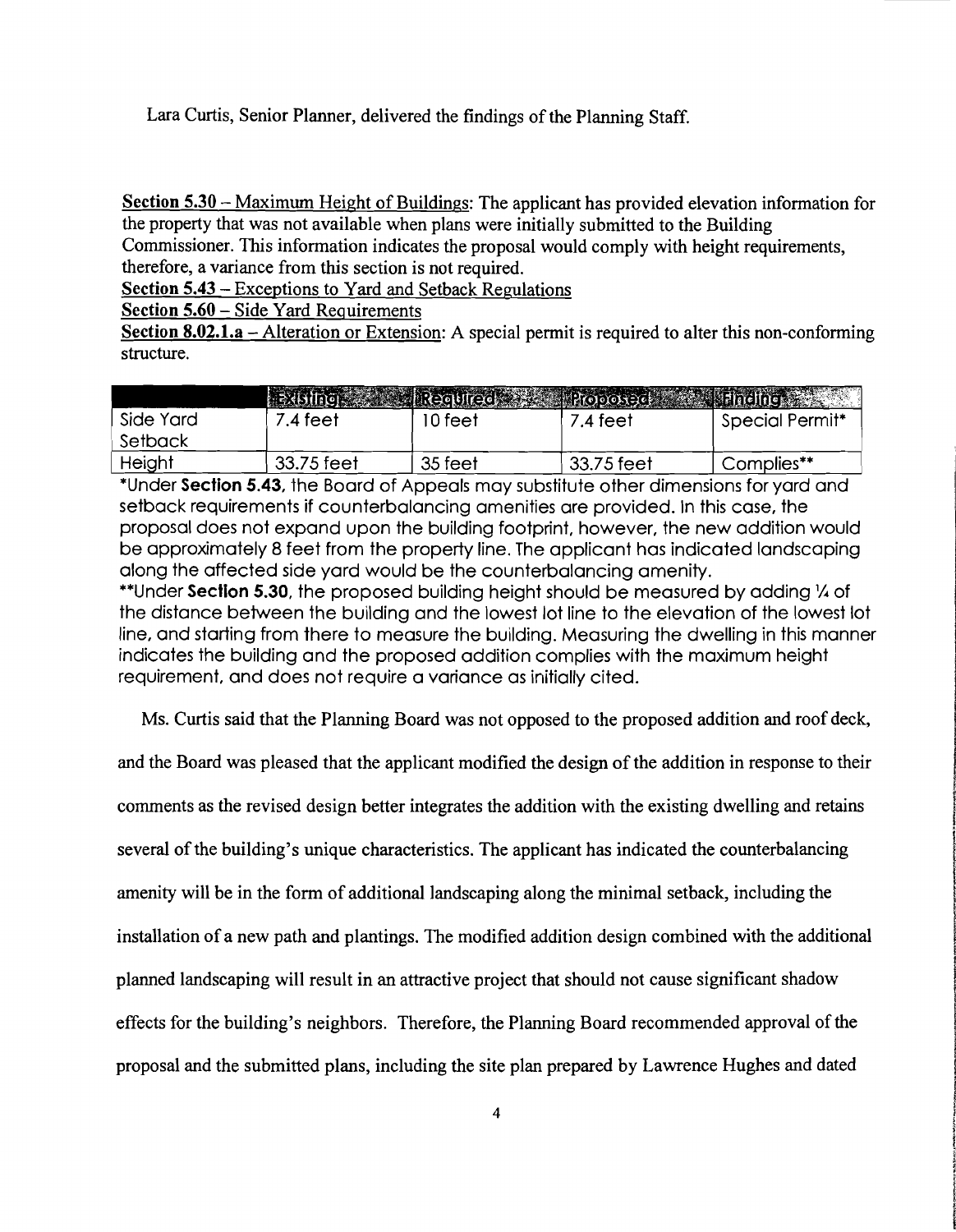4/7/09, and the revised floor plans and elevations, prepared by Phung Porzio Studio of Architecture, dated 6/8/09, and submitted 8/20/09, subject to the following conditions:

- 1. Prior to the issuance of a building permit, final building elevations, both existing and proposed, shall be submitted to the Assistant Director for Regulatory Planning for review and approval.
- 2. Prior to the issuance of a building permit, a final landscaping plan, indicating all counterbalancing amenities, shall be submitted to the Assistant Director for Regulatory Planning for review and approval.
- 3. Prior to the issuance of a building permit, the applicant shall submit to the Building Commissioner for review and approval for conformance to the Board of Appeals decision: 1) a final site plan, stamped and signed by a registered engineer or land surveyor; 2) final building elevations, stamped and signed by a registered architect; and 3) evidence that the Board of Appeals decision has been recorded at the Registry of Deeds.

Michael Shepard, Building Commissioner, delivered the comments from the Building

Department. Mr. Shepard represented that the subject home has heavy tree cover and is adjacent to the Northeastern football field. He said that the home is large with considerable detail. It appeared to Mr. Shepard that the architect carefully included details to create a well integrated addition. He said that the Building Department was supportive of the relief as well as the conditions proposed by the Planning Board.

the fact and complete

**International Content Contents** 

Board Member DeVries asked whether any changes were proposed for the outside lighting and Attorney May responded that there were no changes to the lighting in the proposal.

favor of granting the requested relief. The Board Members unanimously agreed that the project was appropriate for the requested relief. The Board then determined, by unanimous vote that the appropriate for the requested relief. The Board then determined, by unanimous vote that the<br>requirements are satisfied under and it is desirable to grant Special Permits under **Section 9.05** of requirements are satisfied under and it is desirable to grant Special Permits under **Section 9.05** of<br>5 The Board, having heard all the testimony, deliberated on the merits of the application. Board Member DeVries commented that it was a modest, attractively designed addition and he was in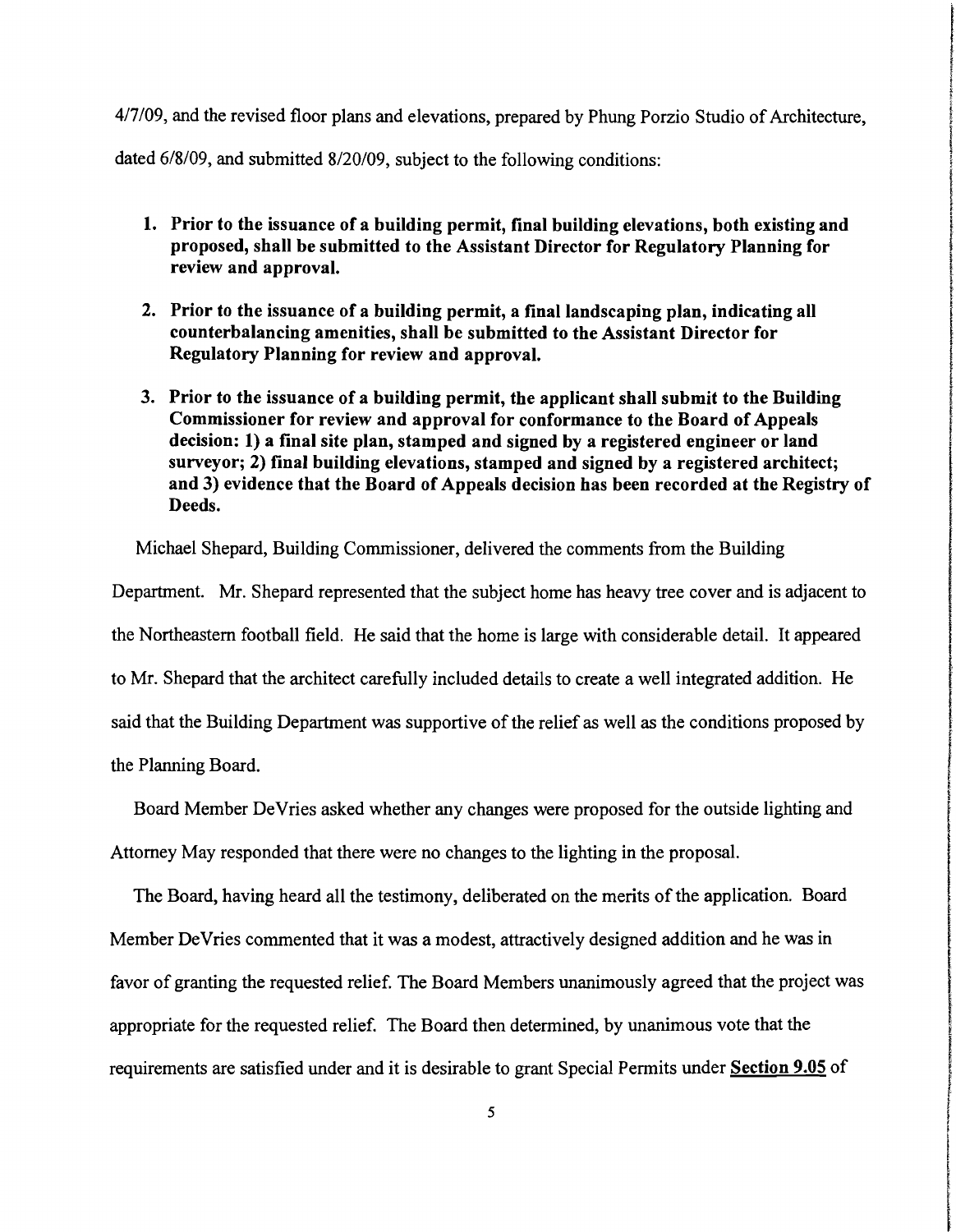the Zoning By-Law in accordance with Section 8.02 of the Zoning By-Law, to alter a pre-existing, non-conforming structure, and Section 5.43 of the Zoning By-Law, to waive the requested setback requirements subject to appropriate counterbalancing amenities being provided, and made the following specific findings pursuant to said Section 9.05:

- a. The specific site is an appropriate location for such a use, structure, or condition.
- b. The use as developed will not adversely affect the neighborhood.
- c. There will be no nuisance or serious hazard to vehicles or pedestrians.
- d. Adequate and appropriate facilities will be provided for the proper operation of the proposed use.

Accordingly, the Board voted unanimously to grant the requested relief subject to the following conditions:

- 1. Prior to the issuance of a building permit, final building elevations, both existing and proposed, shall be submitted to the Assistant Director for Regulatory Planning for review and approval.
- 2. Prior to the issuance of a building permit, a final landscaping plan, indicating all counterbalancing amenities, shall be submitted to the Assistant Director for Regulatory Planning for review and approval.
- 3. Prior to the issuance of a building permit, the applicant shall submit to the Building Commissioner for review and approval for conformance to the Board of Appeals decision: 1) a final site plan, stamped and signed by a registered engineer or land surveyor; 2) final building elevations, stamped and signed by a registered architect; and 3) evidence that the Board of Appeals decision has been recorded at the Registry of Deeds.

Unanimous Decision of The Board of Appeals

Filing Date: Septeaber 11, 2009

Jesse Geller, Chairman

A True Copy